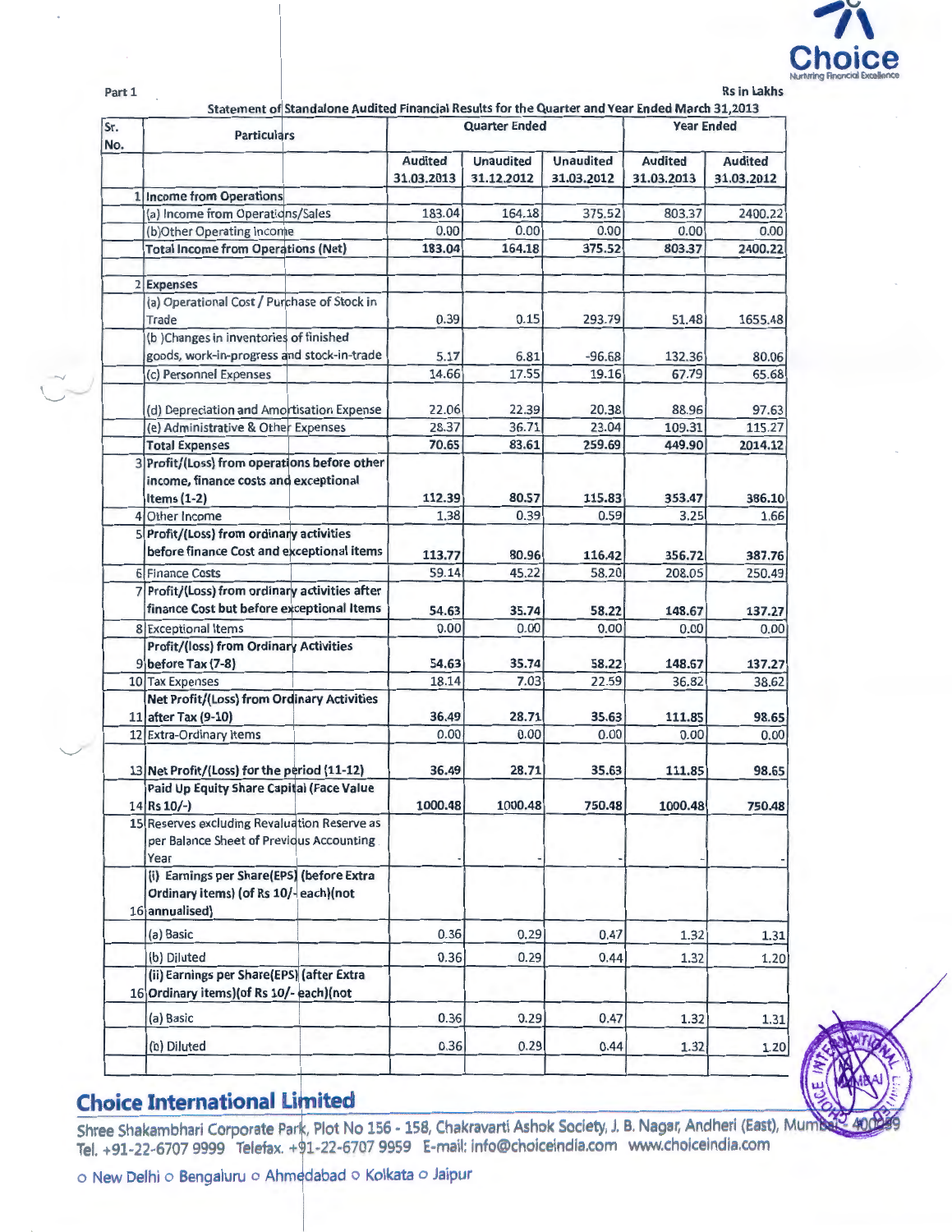| Part II    |                                                                                                  |                              |                         |                         |                       |                       |
|------------|--------------------------------------------------------------------------------------------------|------------------------------|-------------------------|-------------------------|-----------------------|-----------------------|
|            | Select Information for the Quarter and Nine months ended Decemeber 31, 2012                      |                              |                         |                         |                       |                       |
| Sr.<br>No. | <b>Particulars</b>                                                                               | Quarter ended                |                         |                         | <b>Year Ended</b>     |                       |
|            |                                                                                                  | <b>Audited</b><br>31.03.2013 | Unaudited<br>31.12.2012 | Unaudited<br>31.03.2012 | Audited<br>31.03.2013 | Audited<br>31.03.2012 |
|            | 1 Public Shareholding:                                                                           |                              |                         |                         |                       |                       |
|            | Number of Shares                                                                                 | 6318273                      | 6318273                 | 5108273                 | 6318273               | 5108273               |
|            | Percentage of Shareholding                                                                       | 63.15%                       | 63.15%                  | 68.07%                  | 63.15%                | 68.07%                |
|            | Promoter and Promoter Group<br>2 Shareholding                                                    |                              |                         |                         |                       |                       |
|            | a) Pledged/Encumbered                                                                            |                              |                         |                         |                       |                       |
|            | Number of Shares                                                                                 | 750000                       | 750000                  | 100000                  | 750000                | 100000                |
|            | Percentage of Shares (as a % of the total<br>shareholding of promoters and<br>promoter<br>group) | 20.34%                       | 20.34%                  | 4.17%                   | 20.34%                | 4.17%                 |
|            | Percentage of Shares (as a % of the total<br>share capital of the company)                       | 7.50%                        | 7.50%                   | 1.33%                   | 7.50%                 | 1.33%                 |
|            | b)Non-Encumbered                                                                                 |                              |                         |                         |                       |                       |
|            | Number of Shares                                                                                 | 2936527                      | 2936527                 | 2296527                 | 2936527               | 2296527               |
|            | Percentage of Shares (as a % of the total<br>shareholding of promoters and promoter<br>group)    | 79.66%                       | 79.66%                  | 95.83%                  | 79.66%                | 95.83%                |
|            | Percentage of Shares (as a % of the total<br>share capital of the company)                       | 29.35%                       | 29.35%                  | 30.60%                  | 29.35%                | 30.60%                |

| B | <b>Particulars of Investor Complaints</b>         | Quarter<br>ended<br>December<br>31, 2012 |  |
|---|---------------------------------------------------|------------------------------------------|--|
|   | Pending at the beginning of the quarter           | <b>NIL</b>                               |  |
|   | Received during the quarter                       |                                          |  |
|   | Disposed of during the quarter                    |                                          |  |
|   | Remaining unresolved at the end of the<br>quarter | <b>NIL</b>                               |  |

#### Notes:

./  $\overline{\phantom{a}}$ 

 $\sim$   $\sim$ 

1. The aforesaid standalone financial results were reviewed by the Audit Committee of the Board and subsequently approved by the Board of Directors of the Company at its meeting held on May 28,2013.

2. The Standalone Financial Results for the year ended March 31,2013 were audited by the Statutory Auditors of the Company.

3.Based on the guiding principles stated in accounting standard 17 "Segment Reporting", the management does not recognise any distinguishable component of the company.

4. Figures for the last quarter are the balancing figures between the audited figures in respect of the full financial year up to March 31,2013 and the unaudited published year to date figures up to December 31,2012, being the date of third quarter of the financial year which were subjected to limited review.

5. The figures for the previous year/period have been regrouped and rearranged wherever deemed necessary 6. The results will be available on the Company's website "www.choiceindia.com"

> For Choice International Limited Kama Poddar Managing D



Place: Mumbai Date: May 28,2013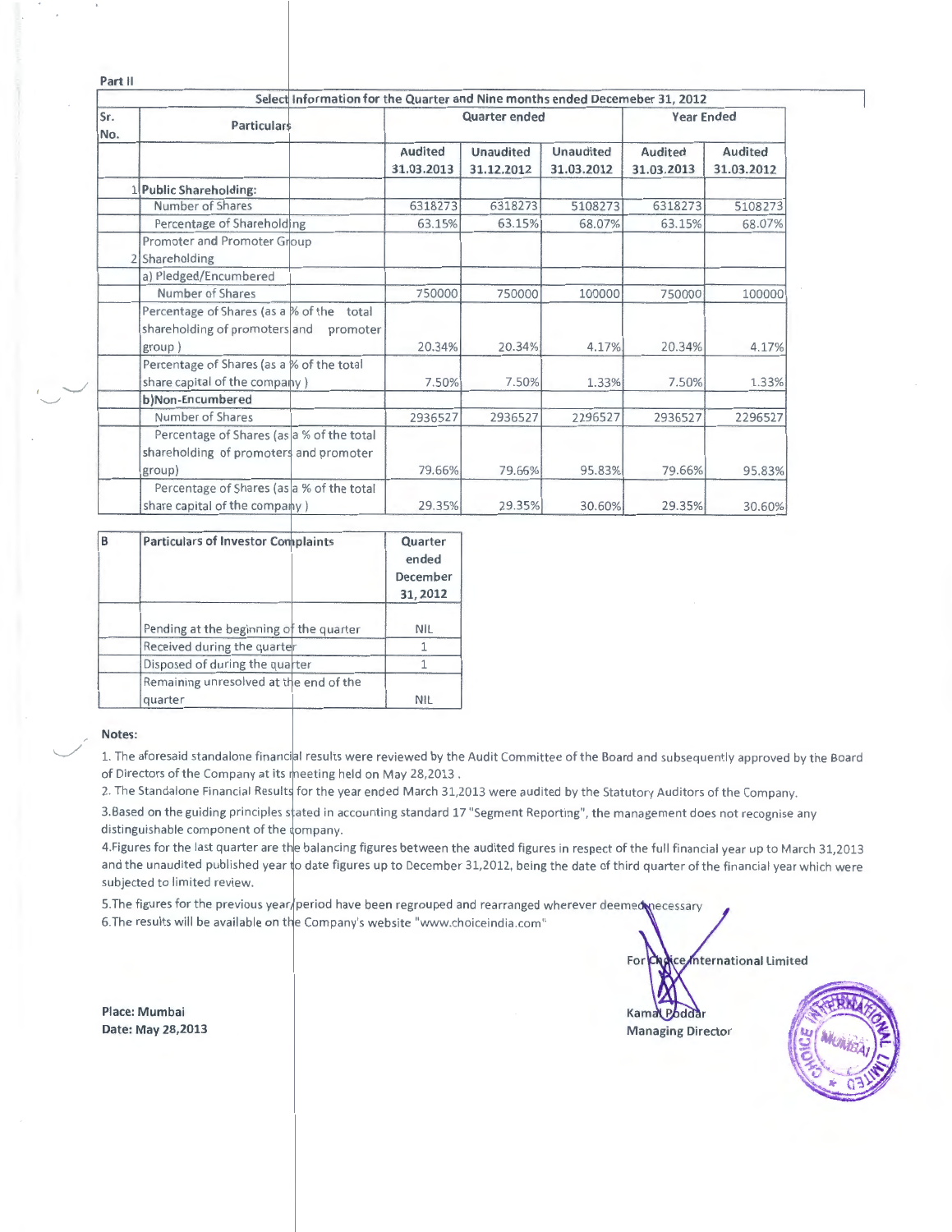

(Rs In Lakhs)

| Sr. No. | Statement of Consolidated Audited Financial Results for the Quarter and Year Ended March 31,2013<br><b>Particulars</b> |                | <b>Quarter ended</b> |                  | <b>Year Ended</b> |                |
|---------|------------------------------------------------------------------------------------------------------------------------|----------------|----------------------|------------------|-------------------|----------------|
|         |                                                                                                                        | <b>Audited</b> | <b>Unaudited</b>     | <b>Unaudited</b> | <b>Audited</b>    | <b>Audited</b> |
|         |                                                                                                                        | 31.03.2013     | 31.12.2012           | 31.03.2012       | 31.03.2013        | 31.03.2012     |
|         | 1 Income from Operations                                                                                               |                |                      |                  |                   |                |
|         | (a) Income from Operations / Sales                                                                                     | 997.65         | 983.91               | 1232.2           | 3886.23           | 4742.34        |
|         | (b)Other Operating Income                                                                                              | 77.49          | 57.43                | 10.96            | 168.93            | 40.26          |
|         | <b>Total Income from Operations (Net)</b>                                                                              | 1075.14        | 1041.34              | 1243.16          | 4055.16           | 4782.60        |
|         | 2 Expenses                                                                                                             |                |                      |                  |                   |                |
|         | (a) Operational Cost / Purchase of Stock in Trade                                                                      | 522.62         | 345.83               | 334.81           | 1519.63           | 2425.09        |
|         | (b) Changes in inventories of finished goods,                                                                          |                |                      |                  |                   |                |
|         | work-in-progress and stock-in-trade                                                                                    |                |                      |                  |                   |                |
|         |                                                                                                                        | $-71.33$       | 6.82                 | $-96.68$         | 55.86             | 80.06          |
|         | (c) Personnel Expenses                                                                                                 | 374.54         | 379.06               | 500.23           | 1398.24           | 1210.53        |
|         |                                                                                                                        |                |                      |                  |                   |                |
|         | (d) Depreciation and Amortisation Expense                                                                              | 29.39          | 29.04                | 27.14            | 115.64            | 108.41         |
|         | (e) Administrative & Other Expenses                                                                                    | 42.38          | 74.15                | 206.60           | 190.61            | 219.11         |
|         | <b>Total Expenses</b>                                                                                                  | 897.60         | 834.90               | 972.10           | 3279.98           | 4043.2         |
|         | 3 Profit/(Loss) from operations before other                                                                           |                |                      |                  |                   |                |
|         | income, finance costs and exceptional Items (1-                                                                        |                |                      |                  |                   |                |
|         | 2)                                                                                                                     | 177.53         | 206.44               | 271.06           | 775.18            | 739.40         |
|         | 4 Other Income                                                                                                         | 65.84          | 14.24                | 7.97             | 98.45             | 27.55          |
|         | 5 Profit/(Loss) from ordinary activities before                                                                        |                |                      |                  |                   |                |
|         | finance Cost and exceptional items (3+4)                                                                               |                |                      |                  |                   |                |
|         |                                                                                                                        | 243.37         | 220.68               | 279.03           | 873.63            | 766.95         |
|         | 6 Finance Costs                                                                                                        | 134.94         | 67.57                | 61.19            | 313.22            | 261.59         |
|         | 7 Profit/(Loss) from ordinary activities after                                                                         |                |                      |                  |                   |                |
|         | finance Cost but before exceptional Items (5-6)                                                                        |                |                      |                  |                   |                |
|         |                                                                                                                        | 108.43         | 153.11               | 217.84           | 560.41            | 505.36         |
|         | 8 Exceptional Items                                                                                                    | 0.00           | 0.00                 | 0.00             | 0.00              | 0.00           |
|         | Profit/(loss) from Ordinary Activities before Tax                                                                      |                |                      |                  |                   |                |
|         | $9(7-8)$                                                                                                               | 108.43         | 153.11               | 217.84           | 560.41            | 505.36         |
|         | 10 Tax Expenses                                                                                                        | 66.18          | 43.07                | 60.95            | 194.74            | 139.50         |
|         | Net Profit/(Loss) from Ordinary Activities after<br>11 Tax (9-10)                                                      | 42.25          | 110.04               | 156.89           | 365.67            | 365.86         |
|         | 12 Extra-Ordinary Items (net of Tax expense)                                                                           | 0.00           | 0.00                 | 0.00             | 0.00              | 0.00           |
|         | 13 Net Profit/(Loss) for the period (11-12)                                                                            | 42.25          | 110.04               | 156.89           | 365.67            | 365.86         |
|         | 14 Share of profit /(loss) of associates                                                                               | 0.00           | 0.00                 | 0.00             | 0.00              | 0.00           |
|         | 15 Minority Interest                                                                                                   | 0.00           | 0.00                 | 0.03             | 0.00              | (0.02)         |
|         | Net Profit after taxes, minority interest and<br>16 share of profit of associates                                      | 42.25          | 110.04               | 156.86           | 365.67            | 365.88         |
|         | Paid Up Equity Share Capital (Face Value Rs 10/-                                                                       |                |                      |                  |                   |                |
| $17$ )  |                                                                                                                        | 1000.48        | 1000.48              | 750.48           | 1000.48           | 750.48         |
| 18      |                                                                                                                        |                |                      |                  |                   |                |
|         | Reserves excluding Revaluation Reserve as per                                                                          |                |                      |                  |                   |                |
|         | <b>Balance Sheet of Previous Accounting Year</b>                                                                       |                |                      |                  |                   |                |
|         | 19(i) Earnings per Share(EPS) (before Extra                                                                            |                |                      |                  |                   |                |
|         | Ordinary items) (of Rs 10/- each) (not                                                                                 |                |                      |                  |                   |                |
|         | annualised)                                                                                                            |                |                      |                  |                   |                |
|         | (a) Basic                                                                                                              | 0.42           | 1.10                 | 2.09             | 4.31              | 4.88           |
|         | (b) Diluted                                                                                                            | 0.42           | 1.10                 | 1.93             | 4.31              | 4.46           |
|         | 19 (ii) Earnings per Share(EPS) (after Extra                                                                           |                |                      |                  |                   |                |
|         | Ordinary items) (of Rs 10/- each) (not                                                                                 |                |                      |                  |                   |                |
|         | annualised)                                                                                                            |                |                      |                  |                   |                |
|         |                                                                                                                        |                |                      |                  |                   |                |
|         | (a) Basic                                                                                                              | 0.42           | 1.10                 | 2.09             | 4.31              | 4.88           |
|         | (b) Diluted                                                                                                            | 0.42           | 1.10                 | 1.93             | 4.31              | 4.46           |



# **Choice International Limited**

Shree Shakambhari Corporate Park, Plot No 156 - 158, Chakravarti Ashok Society, J. B. Nagar, Andheri (East), Mumbai - 400099<br>Tel. +91-22-6707 9999 Telefax. +91-22-6707 9959 E-mail: info@choiceindia.com www.choiceindia.com

o New Delhi o Bengaluru o Ahmedabad o Kolkata o Jaipur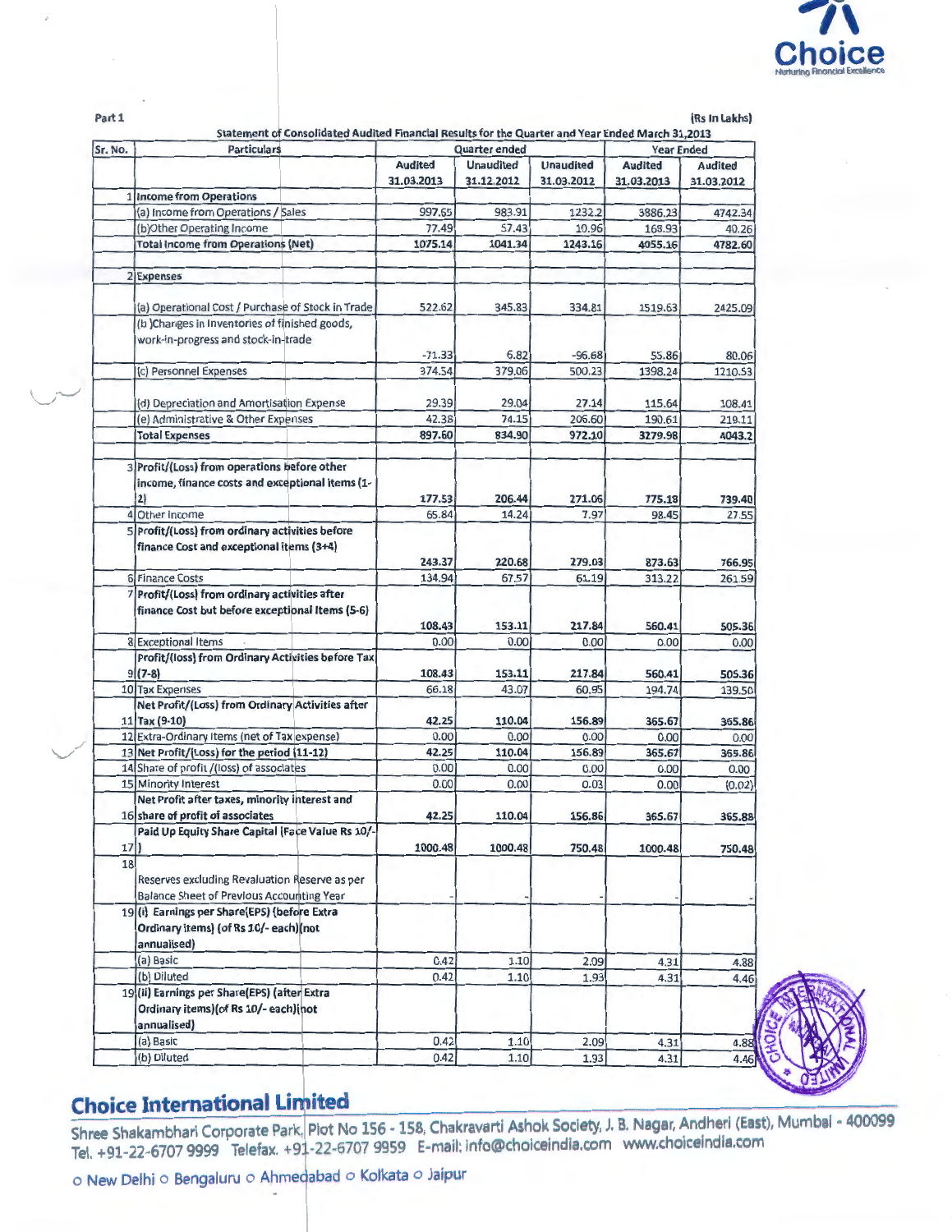| Part II |                                                                                                  |                              |                                |                                |                              |                       |
|---------|--------------------------------------------------------------------------------------------------|------------------------------|--------------------------------|--------------------------------|------------------------------|-----------------------|
|         | Select Information for the Quarter and Year ended March 31,2013                                  |                              |                                |                                |                              |                       |
| Sr. No. | <b>Particulars</b>                                                                               |                              | Quarter ended                  |                                | <b>Year Ended</b>            |                       |
|         |                                                                                                  | <b>Audited</b><br>31.03.2013 | <b>Unaudited</b><br>31.12.2012 | <b>Unaudited</b><br>31.03.2012 | <b>Audited</b><br>31.03.2013 | Audited<br>31.03.2012 |
|         | 1 Public Shareholding:                                                                           |                              |                                |                                |                              |                       |
|         | Number of Shares                                                                                 | 6318273                      | 6318273                        | 5108273                        | 6318273                      | 5108273               |
|         | Percentage of Shareholding                                                                       | 63.15%                       | 63.15%                         | 68.07%                         | 63.15%                       | 68.07%                |
|         | 2 Promoter and Promoter Group Shareholding                                                       |                              |                                |                                |                              |                       |
|         | a) Pledged/Encumbered                                                                            |                              |                                |                                |                              |                       |
|         | Number of Shares                                                                                 | 750000                       | 750000                         | 100000                         | 750000                       | 100000                |
|         | Percentage of Shares (as a % of the total<br>shareholding of promoters and<br>promoter<br>group) | 20.34%                       | 20.34%                         | 4.17%                          | 20.34%                       | 4.17%                 |
|         | Percentage of Shares (as a % of the total<br>share capital of the company)                       | 7.50%                        | 7.50%                          | 1.33%                          | 7.50%                        | 1.33%                 |
|         | b)Non-Encumbered                                                                                 |                              |                                |                                |                              |                       |
|         | Number of Shares                                                                                 | 2936527                      | 2936527                        | 2296527                        | 2936527                      | 2296527               |
|         | Percentage of Shares (as a % of the total<br>shareholding of promoters and promoter<br>group)    | 79.66%                       | 79.66%                         | 95.83%                         | 79.66%                       | 95.83%                |
|         | Percentage of Shares (as a % of the total share<br>capital of the company)                       | 29.35%                       | 29.35%                         | 30.60%                         | 29.35%                       | 30.60%                |

| B | <b>Particulars of Investor Complaints</b>      | Quarter ended<br>December 31,<br>2012 |
|---|------------------------------------------------|---------------------------------------|
|   | Pending at the beginning of the quarter        | <b>NIL</b>                            |
|   | Received during the quarter                    |                                       |
|   | Disposed of during the quarter                 |                                       |
|   | Remaining unresolved at the end of the quarter | <b>NIL</b>                            |

 $\overline{\phantom{a}}$  $\overline{\phantom{a}}$ 

 $\overline{\phantom{a}}$ 

 $\mathcal{S}$ 

 $\mathcal{S}_{\mathcal{S}}$ 



 $\mathbf{I}$ I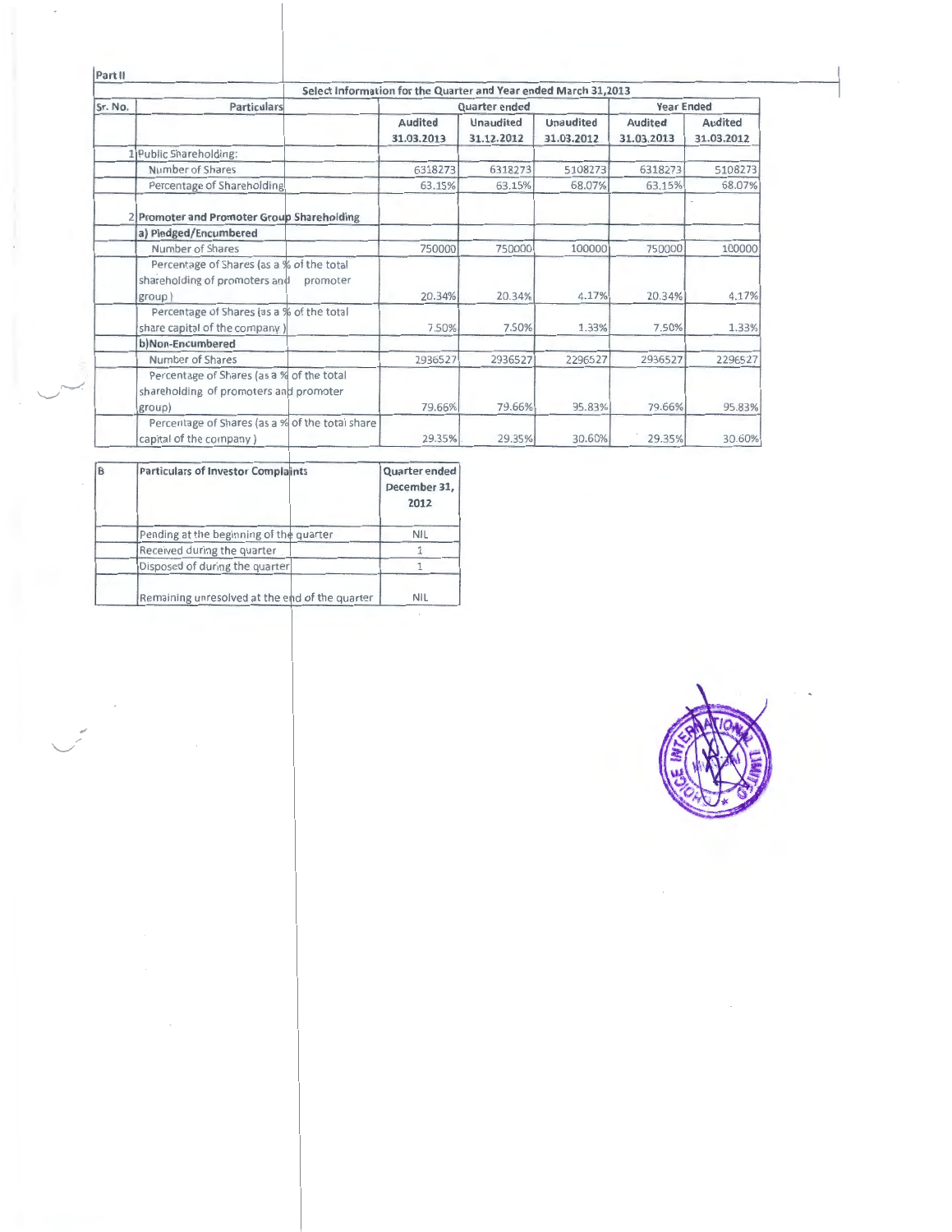#### Audited Consolidated Segment wise Revenue, Results and Capital Employed for the Quarter and Year Ended as at March 31,2013

|        |                                                                              |                |                      |                  |                   | (Rs in Lakhs) |
|--------|------------------------------------------------------------------------------|----------------|----------------------|------------------|-------------------|---------------|
| Sr. No | <b>Particulars</b>                                                           |                | <b>Quarter Ended</b> |                  | <b>Year Ended</b> |               |
|        |                                                                              | <b>Audited</b> | Unaudited            | <b>Unaudited</b> | Audited           | Audited       |
|        |                                                                              | 31.03.2013     | 31.12.2012           | 31.03.2012       | 31.03.2013        | 31.03.2012    |
|        | 1 Segment Revenue                                                            |                |                      |                  |                   |               |
|        | a. NBFC & Other Services                                                     | 183.04         | 164.18               | 375.52           | 803.37            | 2226.92       |
|        | b. Broking Services                                                          | 410.65         | 391.87               | 298.99           | 1447.18           | 439.95        |
|        | c. Investment Banking Services                                               | 289.48         | 202.64               | 133.59           | 888.62            | 1620.86       |
| d.     | <b>Outsourcing Services</b>                                                  | 304.00         | 318.70               | 451.27           | 1,142.31          | 527.10        |
|        | e. Unallocated                                                               | 0.00           | 0.00                 | 0.00             | 0.00              | 0.00          |
|        | Total                                                                        | 1187.17        | 1077.39              | 1259.37          | 4281.48           | 4,814.83      |
|        | Less : Inter Segment Revenue                                                 | 112.04         | 36.05                | 16.21            | 226.33            | 32.22         |
|        | <b>Net Income from Operations</b>                                            | 1075.13        | 1041.34              | 1243.16          | 4055.15           | 4,782.61      |
|        | 2 Segment Results Profit/(Loss) before<br>tax and interest from each segment |                |                      |                  |                   |               |
|        | a. NBFC & Other Services                                                     | $-35.69$       | 157.20               | 178.41           | 406.36            | 475.00        |
|        | b. Broking Services                                                          | 65.86          | 56.32                | 99.70            | 225.43            | 156.00        |
|        | c. Investment Banking Services                                               | 113.68         | 49.02                | 24.56            | 258.82            | 342.55        |
|        | 4 Outsourcing Services                                                       | 57.18          | 33.53                | 37.02            | 137.29            | 60.33         |
|        | e. Unallocated                                                               | 0.02           | 0.00                 | 1.33             | 0.00              | 0.00          |
|        | Total                                                                        | 201.05         | 296.07               | 341.02           | 1027.90           | 1033.88       |
|        | Less : Finance Cost                                                          | 29.77          | 67.57                | 61.19            | 208.05            | 250.49        |
|        | Other Unallocable Expenditure Ne                                             | 65.21          | 76.65                | 62.58            | 266.19            | 282.39        |
|        | Unallocable Income                                                           | 2.35           | 1.26                 | 0.59             | 6.75              | 4.36          |
|        | <b>Total Profit/(Loss) before Tax</b>                                        | 108.42         | 153.11               | 217.84           | 560.41            | 505.36        |
|        | 3 Capital Employed (Segment assets -<br>Segment liabilities)                 |                |                      |                  |                   |               |

Notes:

1. The aforesaid consolidated financial results were reviewed by the Audit Committee of the Board and subsequently approved by the Board of Directors of the Company at its meeting held on May 28,2013.

2. The Consolidated Financial Results for the year ended March 31,2013 were audited by the Statutory Auditors of the Company.

3. The above consolidated results includes the results of : Choice International Limited and its subsidiaries namely: Choice Capital Advisors Private Limited, Choice Insurance Broke's Private Limited, Choice Equity Broking Private Limited, Choice Wealth Management Private Limited, Choice Merchandise Broking Private Limited and Choice Business Services Private Limited, and have been extracted from consolidated financial statements prepared in accordance with the principles as set out in the Accounting Standard -21.

3. Choice International and its subsidiaries operations predominantly relates to four business segments i.e. NBFC and other services, broking services, investment banking, outsourcing services. Business segments have been identified as seperable primary segment in accordance with Accounting Standard 17" Segment Reporting" as prescribed under Companies (Accounting Standards)Rules, 2006, taking into account the organisational and internal reporting structure as well as evaluation of risks and returns of these segments. The balance is shown as unallocated items.

4. Fixed Assets used in Company's Business or Liabilities have not been identified to any reportable segment, as the fixed assets are used interchangeably between segments. It is not possible to furnish segment disclosure relating to total assets and liabilities.

5. Pursuant to Clause 41 of the Listing Agreement, the Company's has opted to publish consolidated financial results. The standalone financial results are available at Company's website ' www.choiceindia.com' and on the website of BSE 'www.bseindia.com'. Key standalone financial information is given below.

| Particulars (Rs in Lakhs) |            | <b>Quarter Ended</b> |            |            |            |  |
|---------------------------|------------|----------------------|------------|------------|------------|--|
|                           | 31.03.2013 | 31.12.2012           | 31.03.2012 | 31.03.2013 | 31.03.2012 |  |
| Income from Operations    | 183.04     | 164.18               | 375.52     | 803.37     | 2400.22    |  |
| Profit Before Tax         | 54.63      | 35.74                | 58.22      | 148.67     | 137.27     |  |
| Profit After Tax          | 36.49      | 28.71                | 35.63      | 111.85     | 98.65      |  |

6. Figures of the previous year/period have been regrouped /reclassified wherever deemed necessary.

7. Figures for the last quarter are the balancing figures between the audited figures in respect of the full financial year up to March 31,2013 and the unaudited published year to date figures up to December 31,2012, being the date of third quarter of the financial year which were subjected to limited review.

Place: Mumbai Date: May 28, 2013

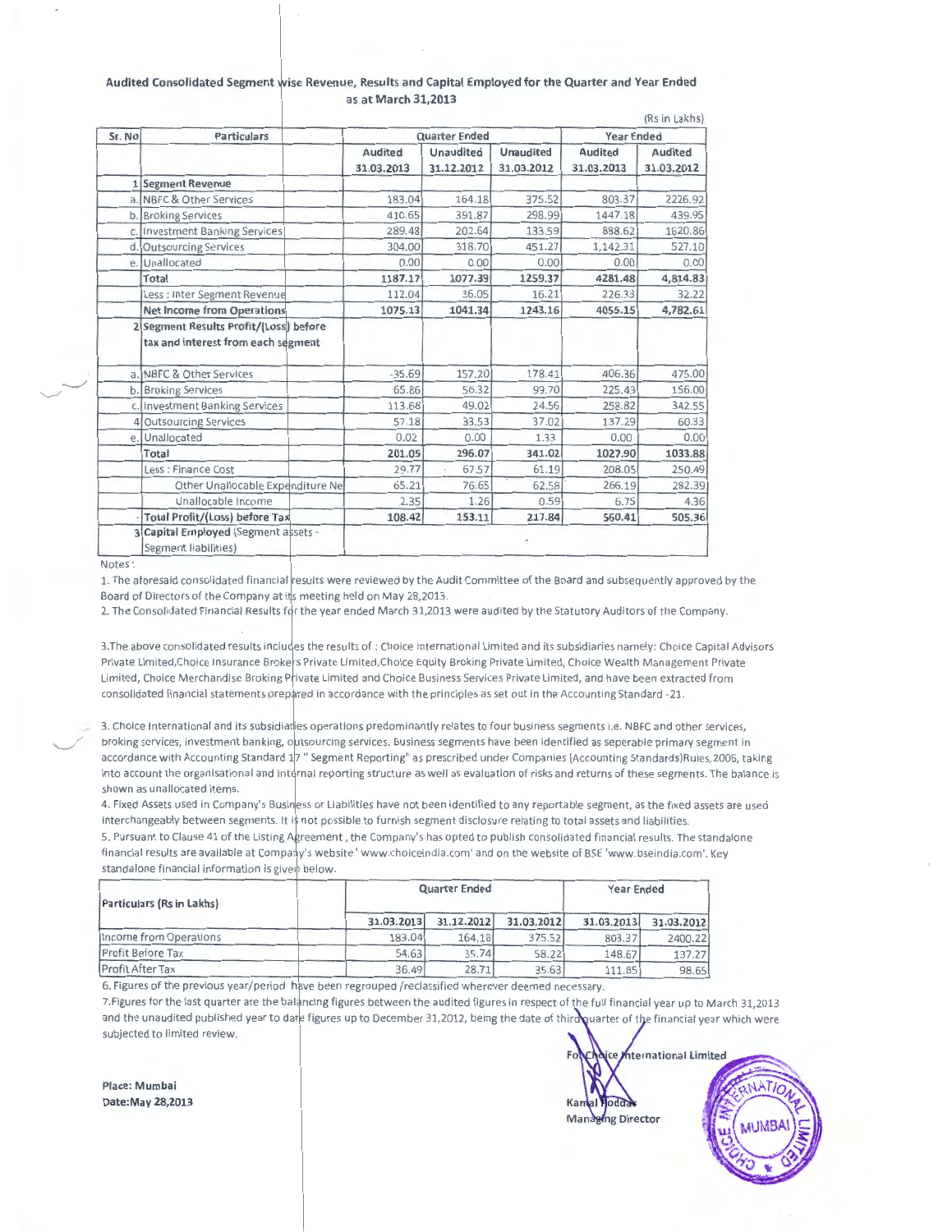#### Stand-alone and Consolidated Statement of Assets & Liabilities as at March 31,2013

|                                             | Standalone       |                  | Consolidated     | (Rs in Lakhs)    |
|---------------------------------------------|------------------|------------------|------------------|------------------|
| Particulars                                 | As at 31.03.2013 | As at 31.03.2012 | As at 31.03.2013 | As at 31.03.2012 |
|                                             | (Audited)        | (Audited)        | (Audited)        | (Audited)        |
| A EQUITY AND LIABILITIES                    |                  |                  |                  |                  |
| 1 Shareholders' funds                       |                  |                  |                  |                  |
| (a) Share capital                           | 1000.48          | 750.48           | 1000.48          | 750.48           |
| (b) Reserves and surplus                    | 3911.39          | 2124.58          | 4349.93          | 2326.00          |
| (c) Money received against share warrants   | 0.00             | 602.48           | 0.00             | 602.48           |
| Sub-total - Shareholders' funds             | 4911.87          | 3477.54          | 5350.41          | 3678.96          |
| 2 Share application money pending allotment | 0.00             | 0.00             | 0.00             | 0.00             |
| 3 Minority interest                         | 0.00             | 0.00             | 0.00             | 0.92             |
| 4 Non-current liabilities                   |                  |                  |                  |                  |
| (a) Long-term borrowings                    | 1044.87          | 1339.91          | 1044.87          | 1339.91          |
| (b) Deferred tax liabilities (net)          | 189.08           | 152.24           | 211.07           | 164.47           |
| (c) Other long-term liabilities             | 0.00             | 0.00             | 0.00             | 0.00             |
| (d) Long-term provisions                    | 0.74             | 1.09             | 7.98             | 4.52             |
| Sub-total - Non-current liabilities         | 1234.69          | 1493.24          | 1263.92          | 1508.90          |
| 5 Current liabilities                       |                  |                  |                  |                  |
| (a) Short-term borrowings                   | 872.27           | 80.44            | 1521.48          | 306.98           |
| (b) Trade payables                          | 17.26            | 95.86            | 2594.76          | 415.14           |
| (c) Other current liabilities               | 375.14           | 320.48           | 456.58           | 363.39           |
| (d) Short-term provisions                   | 128.01           | 77.52            | 205.15           | 140.44           |
| Sub-total - Current liabilities             | 1392.68          | 574.30           | 4777.97          | 1225.95          |
| TOTAL - EQUITY AND LIABILITIES              | 7539.24          | 5545.08          | 11392.30         | 6414.73          |
| <b>B</b> ASSETS                             |                  |                  |                  |                  |
| 1 Non-current assets                        |                  |                  |                  |                  |
| (a) Fixed assets                            | 2681.18          | 2766.76          | 2831.29          | 2897.29          |
| (b) Non-Current Investments                 | 3136.98          | 2119.37          | 1534.31          | 1673.43          |
| (c) Deferred tax assets (net)               | 0.00             | 0.00             | 0.00             | 0.00             |
| (d) Long-term loans and advances            | 13.04            | 22.03            | 359.29           | 300.29           |
| (e) Other non-current assets                | 66.54            | 51.08            | 79.29            | 58.82            |
| Sub-total - Non-current assets              | 5897.74          | 4959.24          | 4804.18          | 4929.83          |
| 2 Current assets                            |                  |                  |                  |                  |
| (a) Current investments                     | 0.00             | 0.00             | 0.00             | 0.00             |
| (b) Inventories                             | 30.36            | 162.73           | 106.86           | 162.73           |
| (c) Trade receivables                       | 176.62           | 85.08            | 3111.66          | 591.68           |
| (d) Cash and cash equivalents               | 4.88             | 4.97             | 1872.07          | 324.21           |
| (e) Short-term loans and advances           | 1429.64          | 35.25            | 1450.20          | 214.93           |
| (f) Other current assets                    | 0                | 297.81           | 47.33            | 191.35           |
| Sub-total - Current assets                  | 1641.50          | 585.84           | 6588.12          | 1484.90          |
| <b>TOTAL - ASSETS</b>                       | 7539.24          | 5545.08          | 11392.30         | 6414.73          |

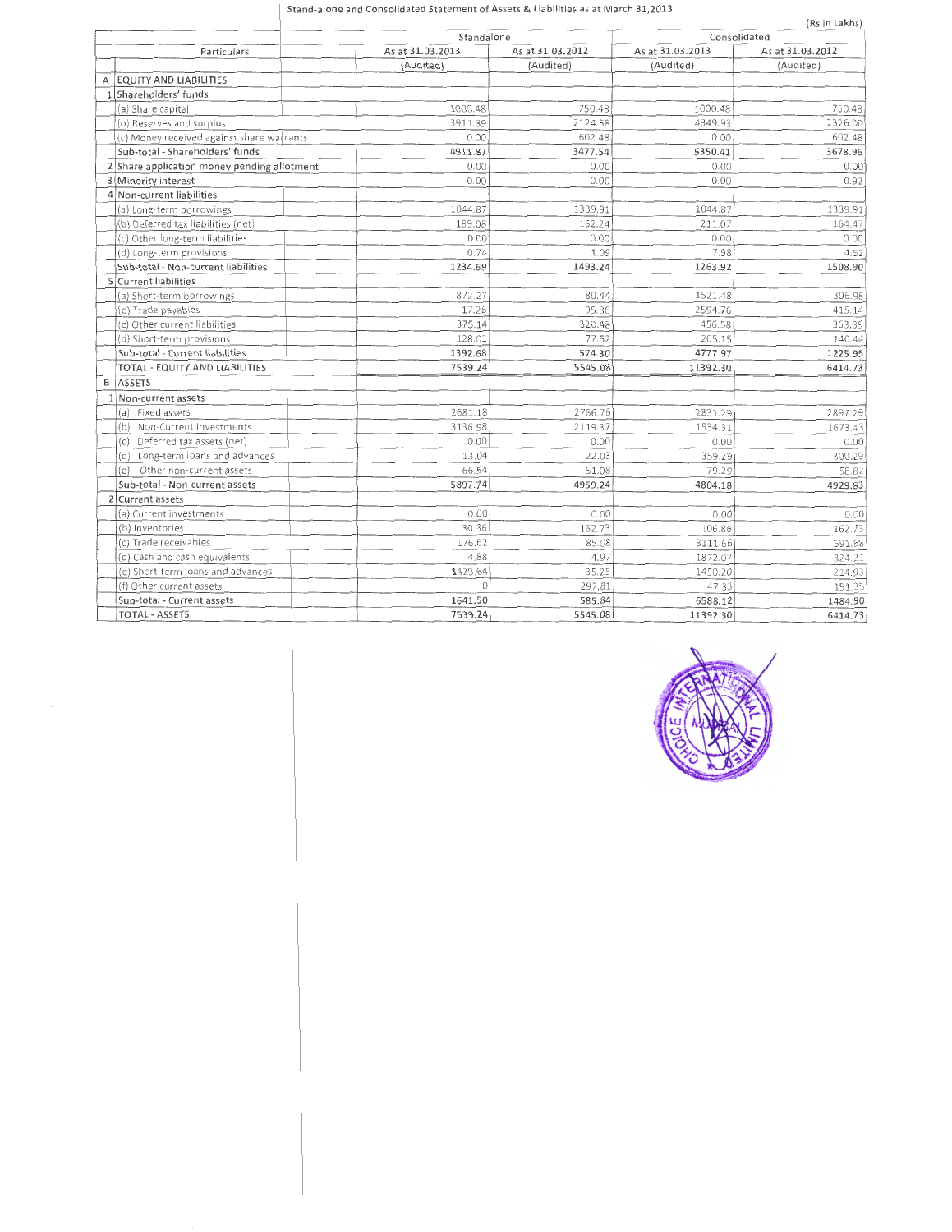

GUPTA SHYAM & Co **CA. Shyamsunder Gupta** Chartered Accountants  $\{B$  Com(Hon.), FCA, DISA (ICAI } 11, Sukhsagar, Akurli X Rd no1, Kandivali (E), Mumbai-101. E-mail: kapildhara@mtnl.net.in Phone/Telefax: 2887 0869. Ref: SSG/REPO/ Q4 / 2012-13

## Date: 28-05-2013

**Auditor's Report on the Standalone Quarterly Financial Results and Standalone Year to** Date Results of the Company Pursuant to the Clause 41 of the Listing Agreement.

To.

The Board of Directors Choice International Limited Shree Shakambhari Corporate Park Plot No 156,157 & 158, Chakravarti Ashok Sobiety J. B. Nagar, Off Sahar Road, Andheri (East), Mumbai - 400099

Dear Sir,

We have audited the standalone financial results of the Choice International Limited for the quarter ended March 31, 2013 and the standalone financial results for the year ended March 31, 2013, attached herowith, being submitted by the Company pursuant to the requirement of Clause 41 of the Listing Agreement, except for the disclosures regarding 'Public Shareholding' and 'Promoter & Promoter Group Shareholding' which have been traced from disclosures made by the management and have not been audited by us. The quarterly standalone financial results are derived figures between the audited figures in respect of the year ended March 31,2013 and the quarter of the current financial year, which were subject to limited review. The standalone financial results for the quarter ended March 31,2013 have been prepared on the basis of the standalone financial statements nine months period ended December 31,2012, the audited annual standalone financial statements as at and for the year ended March  $31,2013$ , and the relevant requirements of Clause 41 of the Listing Agreement and are the responsibility of the company's managoment and have been approved by the Board of Directors of the Company. Our responsibility is to express an opinion on these financial results based on our audit of such interim financial statements, which have been prepared in accordande with the recognition and measurement principles laid down in Accounting Standard (AS) 25, Interim Financial Reporting, issued pursuant to the Companies (Accounting Standards) Rules, 2006 as per section 211(3C) of the Companies Act, 1956 and other accounting principles generally accepted in India.

We conducted our audit in accordance with the auditing standards generally accepted in India. Those standards require that we plan and perform the audit to obtain reasonable assurance about whether the financial results are free of material misstatement(s). An audit includes examining, on a test basis, evidence supporting the amounts disclosed as financial results. An audit also includes assessing the accounting principles used and significant estimates made by management. We believe that our audit provides a peasonable basis for our opinion.

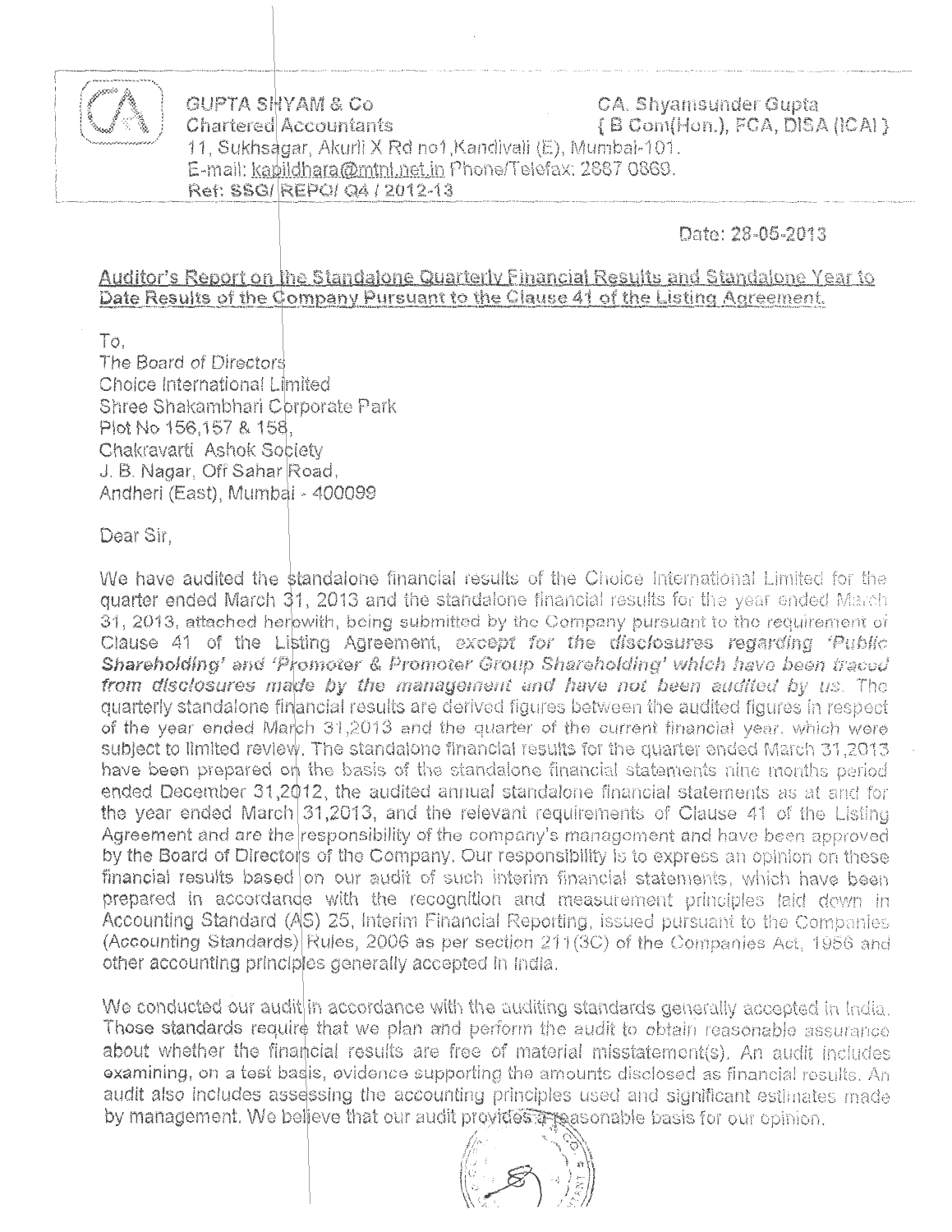In our opinion and to the best of our information and according to the explanations given to us these quarterly financial results as well as the year to date results:

 $(i)$  are presented in accordance with the requirements of clause 41 of the Listing Agreement in this regard; and

(ii) give a true and fair view of the net profit and other financial information for the quarter ended March 31,2018 and for the year ended March 31,2013.

Further, read with paragraph 1 above, we report that the figures for the quarter ended March -<br>31 <mark>,2013 read with paragraph 1 abov</mark>e, we report that the figures for the quarter ended March<br>31,2013 represent the derived figures between the audited figures in respect of the financial year ended March 31,2013 and the published year to date figures up to December 31,2012, being the date of the end of the third quarter of the current financial year, which were subjected to a limited review as stated in paragraph 1 above, as required under Clause 41(1)(d) of the Listing Agreernent.

Further, we also report that we have, on the basis of the books of account and other records and information and explanations given to us by the management, also verified the number of shares as well as percentage of shareholdings in respect of aggregate amount of public shareholdings, as furhished by the company in terms of clause 35 of the Listing Agreement and found the same to be correct.

> $\circ$  ) is a set  $\ell$  -fixed  $\ell$ \~-;~ ... '--. ./- ,,~~;:: "\'-~·~/-., .. ~·-...-,..co\_:.:.:  $\mathbb{R} \subseteq \mathbb{R}^n \times \mathbb{R}^n$

For Gupta Shyam & Co. **Chartered Accountants** FRN:103450W

 $-$ 

 $B = \frac{1}{2}$ CA Shyamsunder Gupta

Proprietor  $\frac{1}{\sqrt{2}}$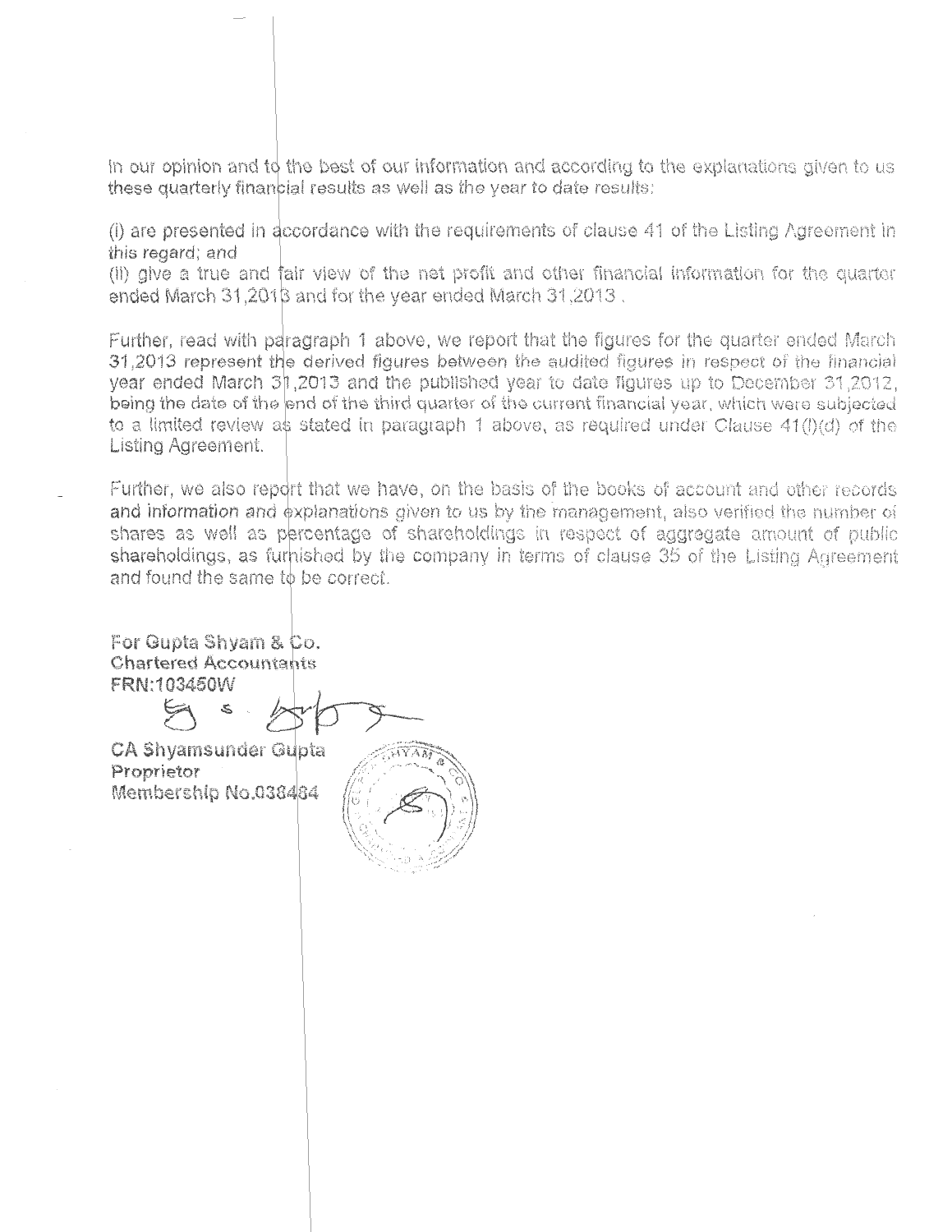

GUPTA SHYAM & CO CA, Shyamsunder Gupta { B Com(Hon.), FCA, DISA (ICAI } **Chartered Accountants** 11, Sukhsagar, Akurli X Rd no1, Kandivali (E), Mumbai-101. E-mail: kapildhara@mtnl.net.in Phone/Telefax: 2887 0869. Ref: SSG/ REPO/ Q4 / 2012-13

### Date: 28-05-2013

Auditor's Report on the Consolidated Quarterly Financial Results and Consolidated Year to Date Results of the Company Pursuant to the Clause 41 of the Listing Agreement.

Τō, The Board of Directors Choice International Limited Shree Shakambhari Corporate Park Plot No 156,157 & 158. Chakravarti Ashok Sodiety J. B. Nagar, Off Sahar Road, Andheri (East), Mumbal - 400099

Dear Sir,

We have audited the quarterly consolidated financial results of Choice International Limited for the quarter ended March 31,2013 and the consolidated financial results for the year ended March 31,2013, attached herewith, being submitted by the Company pursuant to the requirement of Clause  $|41\>$  of the Listing Agreement, except for the disclosures regarding 'Public Shareholding' and 'Promoter and Promoter Group Shareholding' which have been traced from disclosures made by the management and have not been audited by us. The quarterly consolidated financial results are derived figures between the audited in respect of the year ended March 31,2013 and the published year  $\sim$  to- date figures up to December 31,2012, being the date of the end of third quarter of the current financial year, which were subject to limited review. The consolidated financial results for the nine-month period ended December 31,2012, the audited consolidated financial statements as at and for the year ended March 31,2013, and the relevant requirements of Clause 41 of the Listing Agreement, are the responsibility of the Company's management and have been approved by the Board of Directors of the Company . Our responsibility is to express an opinion on these financial results based on our audit of such interim financial statements, which have been prepared in accordance with the recognition and measurement principles laid down in Accounting Standard (AS) 25, Interim Financial Reporting, issued pursuant to the Companies (Accounting Standards) Rules, 2006 as per section 211(3C) of the Companies Act, 1956 and other accounting principles generally accepted in India.

1. We conducted our audit in accordance with the auditing standards generally accepted in India. Those standards require that we plan and perform the audit to obtain reasonable assurance about whether the financial results are free of material misstatement(s). An audit includes examining, on a test basis, evidence supporting the amounts disclosed as financial results. An audit also includes assessing the accounting principles used and significant estimates made by management. We believe that our audit provides a reasonable basis for our opinion.

 $\overline{\phantom{a}}$